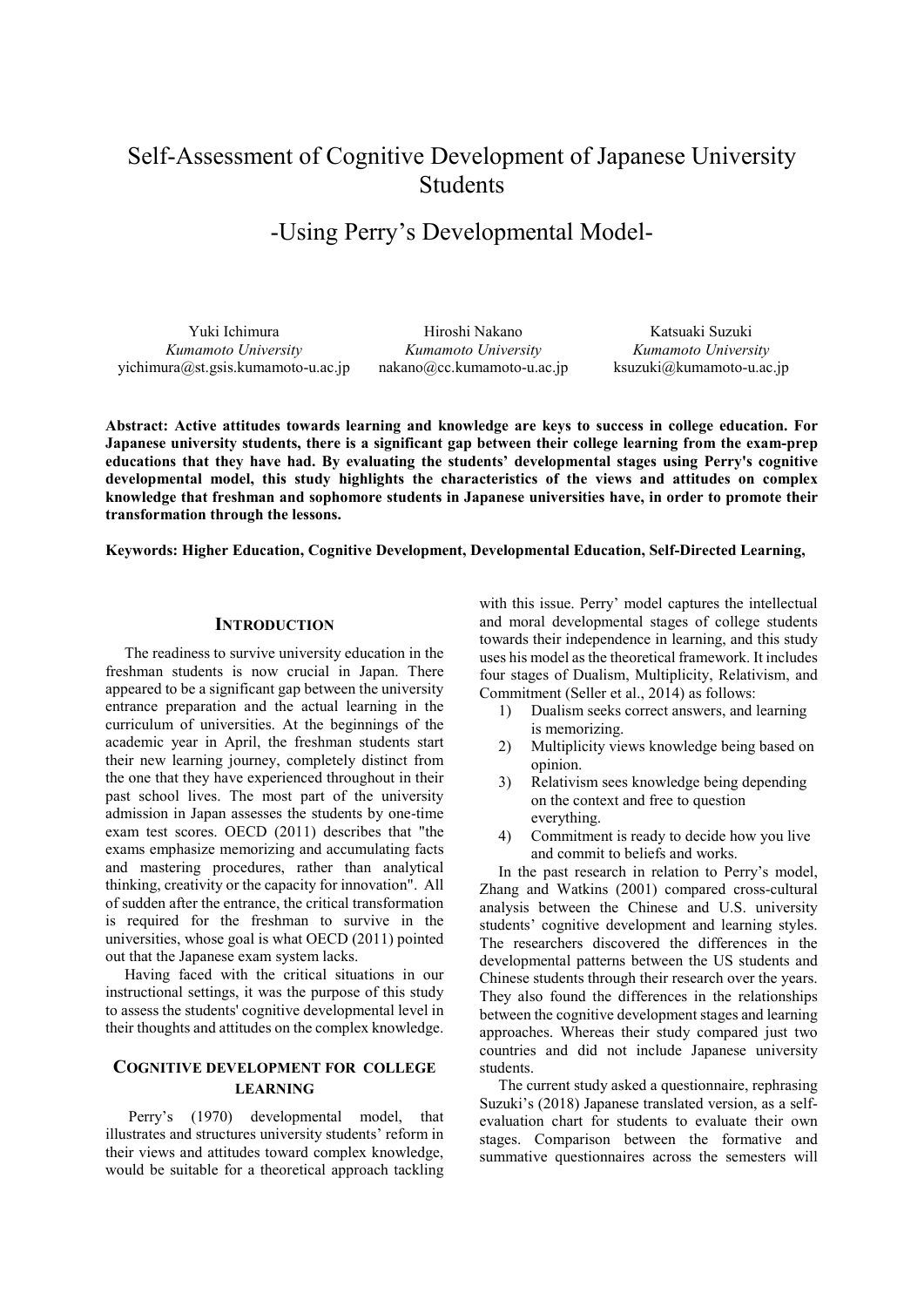track their changes. In addition, our research interests are to know what learning activities in the semesters had or did not have impacts on the students if there was any change in their cognitive level.

### **RESEARCH DESIGN**

Around 130 university freshman and sophomore students from the three private universities in the Tokyo region responded to the questionnaire in their first university lessons. The questionnaire has been edited into a self-evaluation that is originally structured by Seller et al. (2014) and translated into Japanese by Suzuki (2018).

In this study, the students chose the closest choices among four for each question asking their perspective on knowledge, instructors' role, goal of learning, expectations, assessment, and grades. Table 1 excerpts Perry's cognitive developmental stages summarized by Seller et al. (2014).

The same questions will be asked when the first semester ends. The result will highlight the characteristics of the Japanese students in their views towards knowledge, relationship between instructors and acceptance of assessments in their university life.

The summative questionnaire will also ask the impacts and reaction of each instructional activities during the semester, if they promote any changes. The students will choose activities that they feel the most useful, relevant to their future, interested, changed their view. They will be asked if they experience any changes in their view on knowledge.

## **RESULTS AND DISCUSSION**

The formative Questionnaire highlighted the strong preferences of objective test styles, including true/false questions and multiple-choice questions. In relation to Perry's model, this is categorized in the youngest stage, Dualism. In the same way, almost 65% responded that they expected to be graded by their efforts in the process of reaching the correct answers. It is the second youngest level, Multiplicity. While the students are still in the young stages in the test and grade preferences, their response to the knowledge perception is relatively matured, compared to the other questions. They chose Relativism perceiving that knowledge is related to contexts and not always concrete. Figure 1 shows the results from the formative stage from the first period of their course.

|                                 | <b>Dualism</b>                                                 | <b>Multiplicity</b>                                                                                                        | <b>Relativism</b>                                                                                  | Commitment                                                                                        |
|---------------------------------|----------------------------------------------------------------|----------------------------------------------------------------------------------------------------------------------------|----------------------------------------------------------------------------------------------------|---------------------------------------------------------------------------------------------------|
| Perspective<br><b>Knowledge</b> | Knowledge is either<br>right or wrong, good<br>or bad.         | When authorities do<br>not know the answer,<br>everyone has a right to<br>their own opinion.                               | Knowledge in relation<br>to context.<br>Everything is valid,<br>but not always equal.              | I make a commitment,<br>and affirmation or a<br>decision.                                         |
| Instructor                      | She is responsible for<br>teaching me.                         | He is the authority on<br>the topic; he will<br>provide the answers.                                                       | She provides guidance<br>and many sources of<br>learning.                                          | He allows me to form<br>my own opinion.                                                           |
| learning<br>Goal of             | Leaning is mastered<br>by memorizing.                          | I comprehend the<br>material. Begin to see<br>the importance of<br>ideas.                                                  | I apply and analyze<br>what I am learning.                                                         | I synthesize and<br>evaluate the<br>information.                                                  |
| Expectations                    | Please tell me what to<br>learn.                               | Help me understand<br>how different pieces<br>of information relate.                                                       | Do not give me<br>answers; let me<br>struggle to solve<br>problems                                 | My answer is correct<br>as long as I can<br>support it with<br>evidence.                          |
| <b>Method</b><br>Test           | I prefer true/false,<br>multiple choice<br>matching.           | I prefer short answer<br>and fill in the blank.                                                                            | I prefer supporting<br>my answer with<br>evidence.                                                 | I prefer making<br>commitment to a<br>choice or an opinion.                                       |
| Grade                           | If I get all the collect<br>answers, then I will<br>earn an A. | I hope my teacher<br>allows for effort,<br>especially if I<br>understand the process<br>of getting the correct<br>answers. | My grades should<br>reflect my ability to<br>support my answers<br>with reasoning and<br>evidence. | Grades are important<br>but I learn for the sake<br>of learning and<br>expanding my<br>knowledge. |

Table 1. Excerpts from Perry's Stages of Cognitive Development by Seller et al. (2014)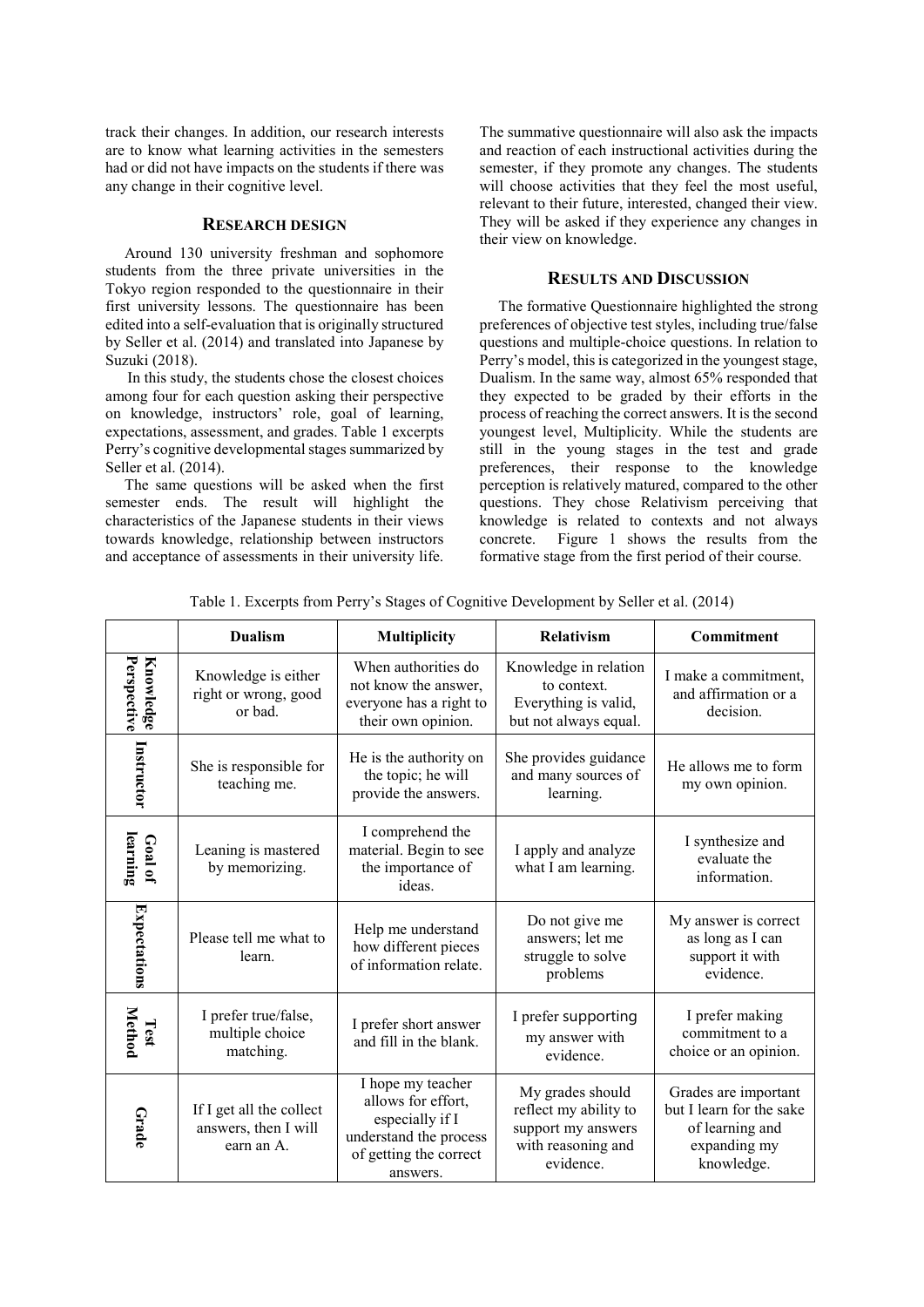

Figure 1. Formative Questionnaire Results

The semester is still being continued, and final results and analysis will be presented at the conference.

 The summative results of one university freshman's class remained the characteristics of the cognitive developmental patterns that had been shown in the formative questionnaire. Although 50% of the class members chose Relativism (the 3rd) stage for their knowledge perspective, over 63% of them chose Dualism (the 1st) stage for assessment preference question. That is, a half of the answers in their knowledge perspectives viewed knowledge was not always equal, depending on contexts, rather than merely good or bad choices.

On the other hand, they preferred true or false, multiple-choice questions that are an objective method of testing distinguishing either right or wrong. It could be the influences of the test styles that they have experienced in the former education for long time. Deeper analysis is still continued and will be presented.

### **FUTURE DIRECTIONS**

We are to continue this research as a longitudinal study, following students' development over the year. It will give us insights for syllabus development, stimulating the university students' promotion of their cognitive development. Having the students selfevaluate their cognitive stages would make them become aware of their views and the next stages towards independent learners.

We would also like to propose this study to instructors from other countries, especially who share the same style of university admissions and educational systems. Through reaching out newly entering university students with passive views on knowledge and learning, we would like to address the needs to fully equip them to commit their own learning and works through the learning in universities.

## **REFERENCES**

- OECD (2011), "Japan: A Story of Sustained Excellence", in *Lessons from PISA for the United States*. Paris: OECD Publishing. https://doi.org/10.1787/9789264096660-7-en.
- Perry, W. G. (1970). *Forms of intellectual and ethical development in the college years*. New York, NY : Holt, Rinehart & Winston.
- Seller, D., Dochen, C.W., & Hodgers, R. (2014). *Academic Transformation: The road to college success* ( 3rd Ed). Boston, MA : Pearson.
- Suzuki, K. (2018). Think of the depth of your learning (Chapter 4). In K. Suzuki, & N. Mima (Eds), *Gakusyu Sekkei Manual* [Learning Design Manual]. Kyoto: Kita-Oji Shobo, 33-44.
- Zhang, L., & Watkins, D. (2001). Cognitive Development and Student Approaches to Learning: An Investigation of Perry's Theory with Chinese and U.S. University Students. *Higher*